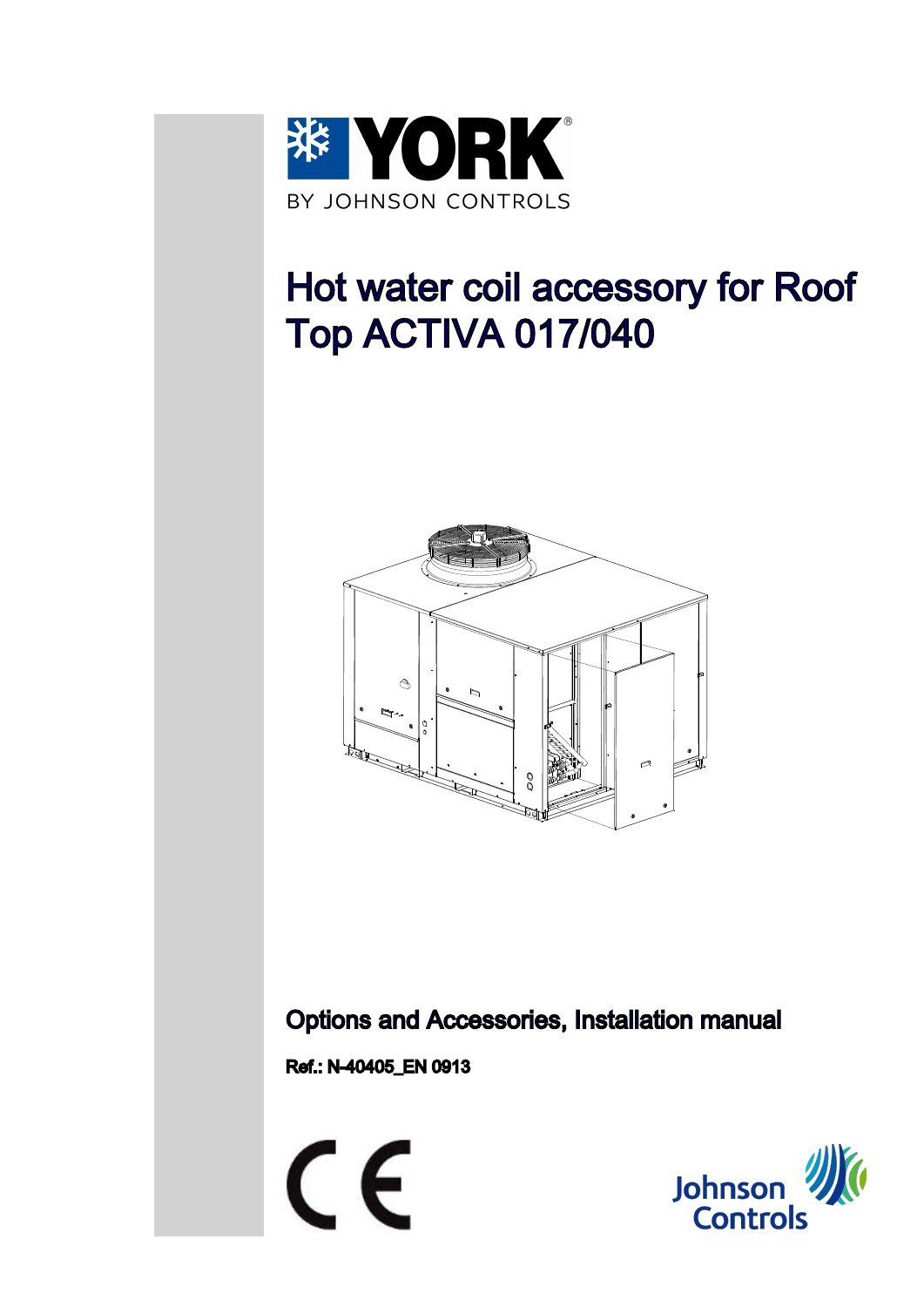## Index

| $1 \quad \blacksquare$ |  |
|------------------------|--|
| 1.1                    |  |
| 1.2                    |  |
| 1.3                    |  |
| 1.4                    |  |
| 1.5                    |  |
| 1.5.1                  |  |
| 1.6                    |  |
| 1.7                    |  |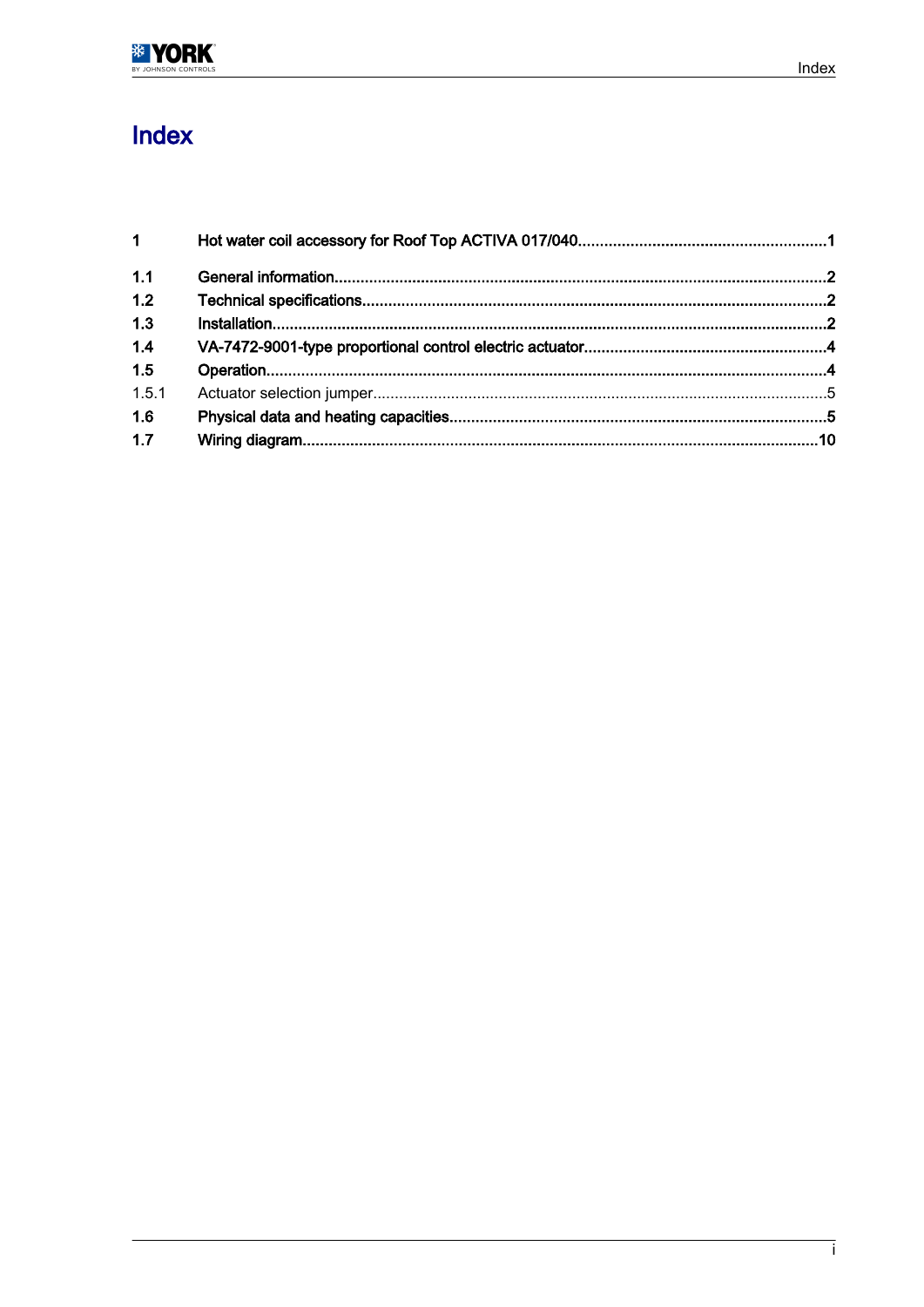1

# <span id="page-2-0"></span>Hot water coil accessory for Roof Top ACTIVA 017/040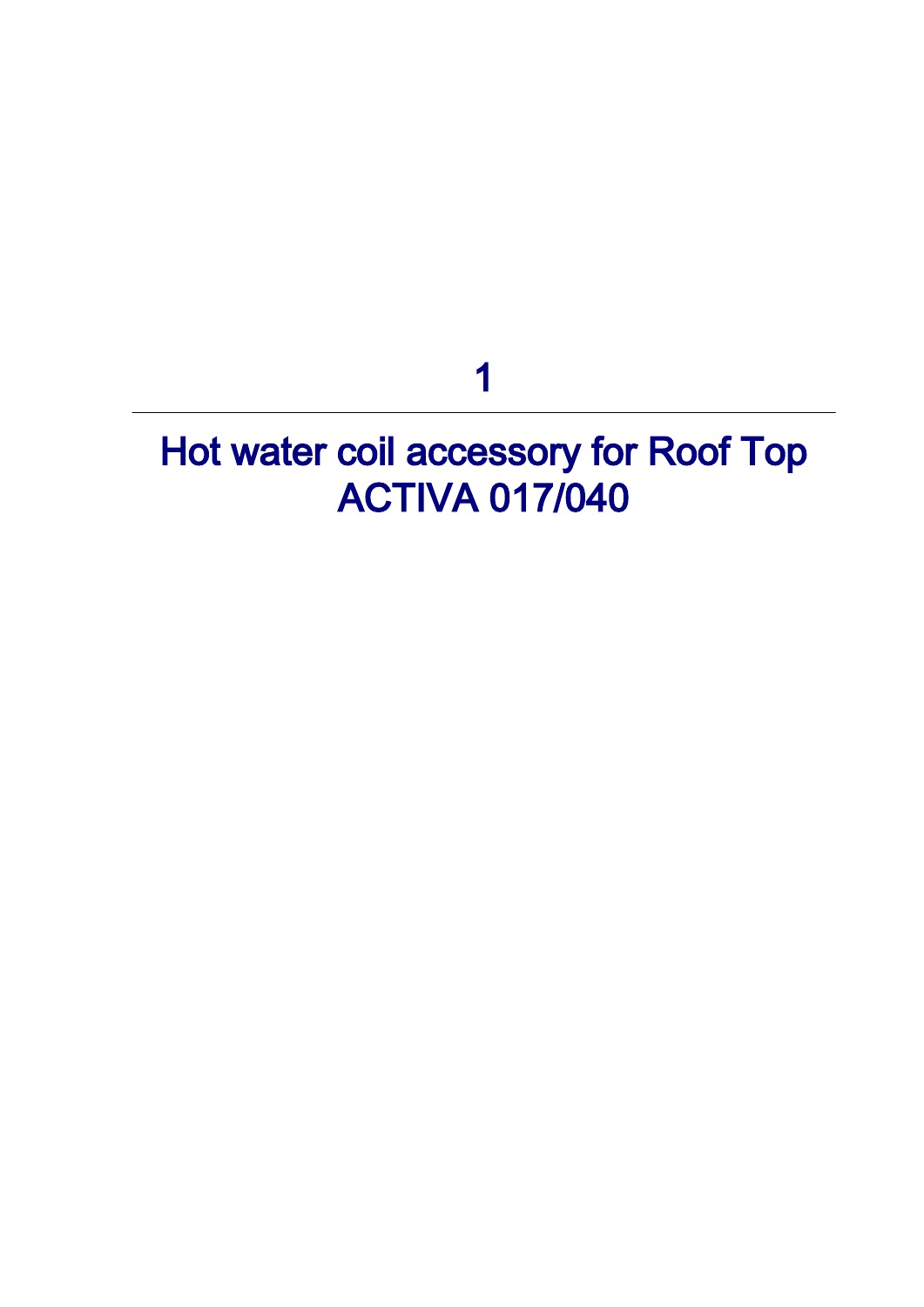

<span id="page-3-0"></span>1.1 General information

### 1.1 General information

The hot water coil is factory-fitted as optional, including the control board, the wiring and all the necessary components for its connection.

It is located in the air supply section where it is better protected from problems due to the presence of frost. Additionally, it allows to install the side or downwards supply duct without requiring any additional modifications.

### 1.2 Technical specifications

It is composed of:

- Coil: with steep plate frame, copper pipes and aluminium fins.
- 3-way valve: bronze body.
- Electric actuator: 0-10V proportional control, 24 Vac power.
- Control board.
- B17 temperature probe for the water inlet.
- Manual air bleeder and water drainage plug.
- Wiring assembly.

### 1.3 Installation

Given that all of the components are factory-fitted, all that is required on site is for the 3-way valve inlet and outlet to be connected to the hot water line.

# **NOTE**

- • Bear in mind the current regulations on electrical installation in the country where the unit is to be installed.
- 
- 
- 
- 
- $E<sub>1</sub>$  Connections for welding
- A. 3-way valve F. Water inlet, front
- B. Electric actuator G. Water outlet, front
- C. Manual bleeder H. Steps for inlet/outlet tubes on the base
- D. Drainage plug J. Water inlet temperature probe



- 1. Disconnect the main switch on the unit.
- 2. Remove the access panel to the optional heating section.

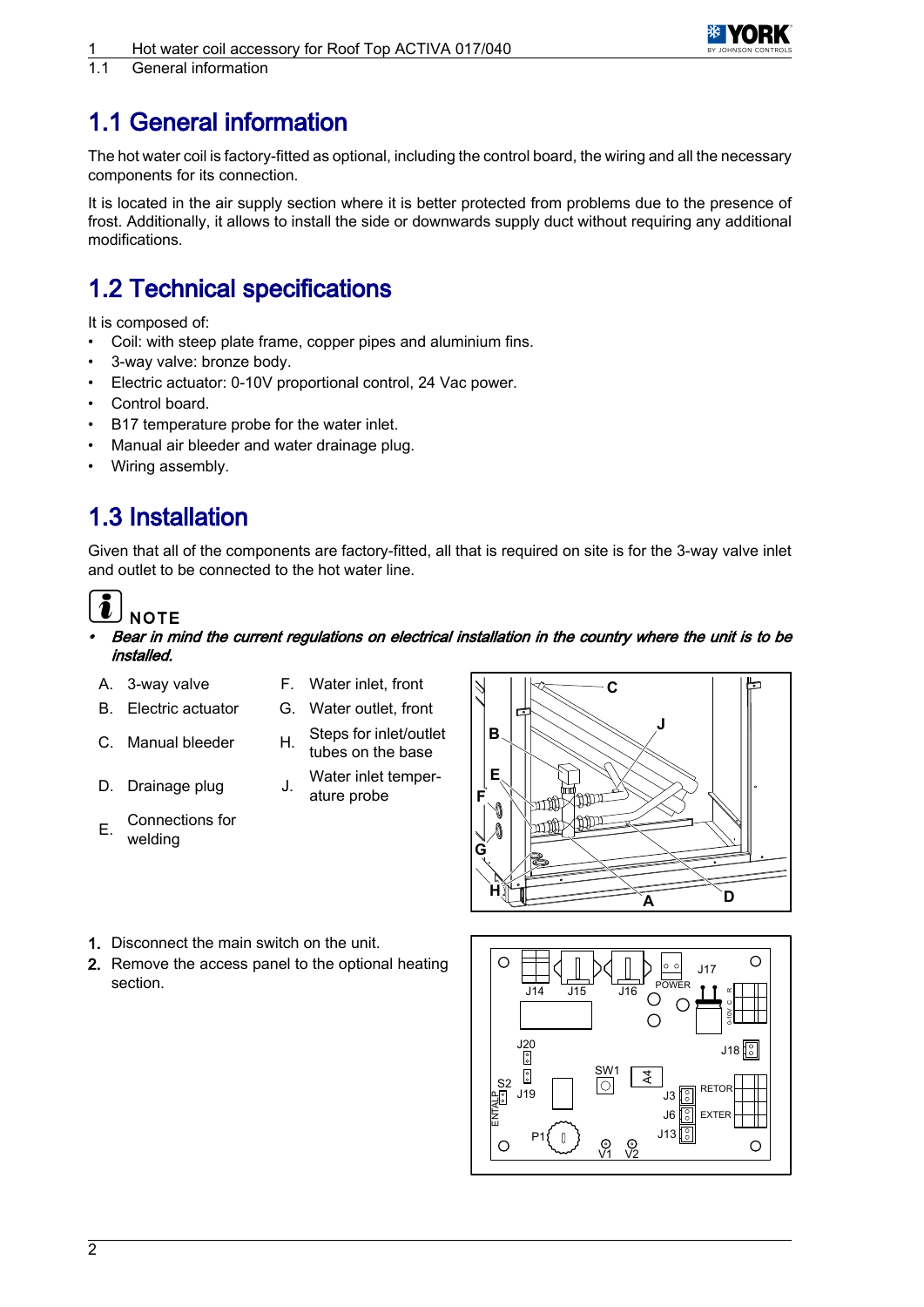

3. Make the water inlet and outlet connections either at the front, through the edge or through the base at the bottom of the unit. There are two bushings on the front edge and on the base to protect the pipes. In order to do the welding, separate the two threaded connections on the valve or remove the actuator to avoid damaging it.

# CAUTION

- • Manual valves should be installed on the inlet and outlet lines to be able to insulate the unit from the general installation if required.
- •When passing pipes through the base of the unit, seal with silicone or some other sealant.



The hot water coil control board and the water inlet probe are factory-fitted. The electrical connections of the valve actuator have also been made according to the wiring diagram.

- 4. Once all of the water inlet and outlet connections are made, reconnect the unit main switch.
- 5. Check that the green LED on board A6 remains lit. Next, search and configure the accessories by pressing the test button on the YKN2Open board (A1) for more than three seconds, until the red LED lights up. When the search and configuration process starts, the red LED on the board will light up and will remain on until the operation is completed. Once it has switched off, check that the green LED (V1) on board A6 is flashing to indicate that the accessory has been configured.
- 6. Check the correct working order of the valve actuator: the potentiometer P1 on the hot water coil control board allows for the 3-way valve to be modulated by hand to check its correct working order. The actuator will return to its operating position after 30 sec.
- 7. Selection of jumper S2 (ENTALP) position:
	- Jumper S2 open (factory-configured by default): priority selection of compressors on models with heat pump
	- Jumper S2 closed: selection of hot water coil operating priority on compressors. This is recommended for installations where very cheap hot water is available.
- 8. Heat pump switching relay output: the control board is fitted with a relay (K1) that, via connector J14, provides an output with a non-live contact for the switching of a water pump in the installation.

## **CAUTION**

#### Loose connection terminals produce overheating of cables and terminals. The unit will work incorrectly and there is a risk of fire.

| .FD            | <b>Status</b> | Indication                   |
|----------------|---------------|------------------------------|
| V1             | Off           | The board is not connected   |
| V1             | On            | The board is not operational |
| V1             | Flashing      | Normal operations            |
| V <sub>2</sub> | On            | Favourable condition         |
| 12             | Flashing      | Antifreeze protection        |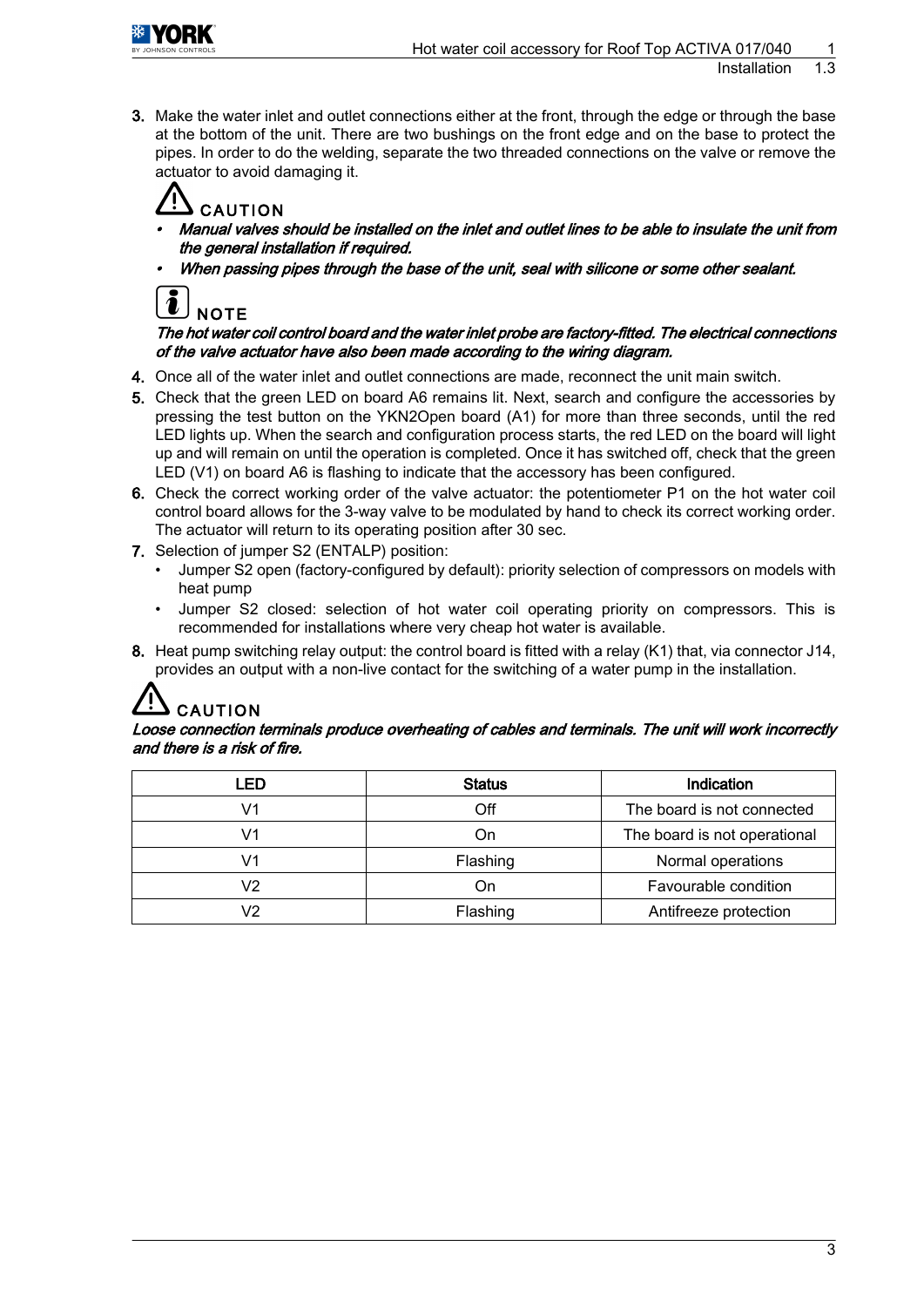

<span id="page-5-0"></span>1.4 VA-7472-9001-type proportional control electric actuator

### 1.4 VA-7472-9001-type proportional control electric actuator

- A. Control signal 1. Red
- B. Control board 2. Black
- 
- M. 3. Blue
- a. Common
- b.  $0-10$  V

| J. | טוש   |
|----|-------|
| 4. | White |



### 1.5 Operation

Heat can be generated under favourable conditions through valve modulation according to the supply probe, seeking to reach a maximum temperature of 50 °C.

Up to four hot water coil stages can be controlled. These are started as indicated by the demand control unit and are limited by the supply temperature (30, 40, 45 and 50 °C).

Favourable conditions are deemed when the water temperature is above 30 °C 5 minutes after opening the valve. Once the system is operating, a check is constantly made to ensure the conditions remain favourable.

Where unfavourable conditions are detected and where there is demand, a timed 20-minute period is set before a check is made to ensure the conditions have returned to favourable.

Relay K1 on the water pump is enabled where the opening is greater than 20%. Relay K1 is disabled where the opening is less than 5%.

If the conditions are favourable, the yellow LED (V2) remains lit, otherwise it switches off.

When the water temperature is below 3 °C, the pump is activated and the valve is opened to 100% to protect the hot water coil from freezing until the water temperature rises to above 6 °C. This protection remains active while the fan is stopped, despite the machine being at a standstill or in lockout. When the frost protection is activated, the yellow LED (V2) flashes.

Whenever the hot water coil heating is running, the indoor fan will also be working.

There is a 15 °C minimum supply air temperature trip switch when this accessory is fitted. Hence, the drop in comfort that may be created in the event of a very high percentage of air renewal at low outdoor temperatures is avoided and the indoor fan runs continuously. In the event of a demand for cold, the water coil valve closes.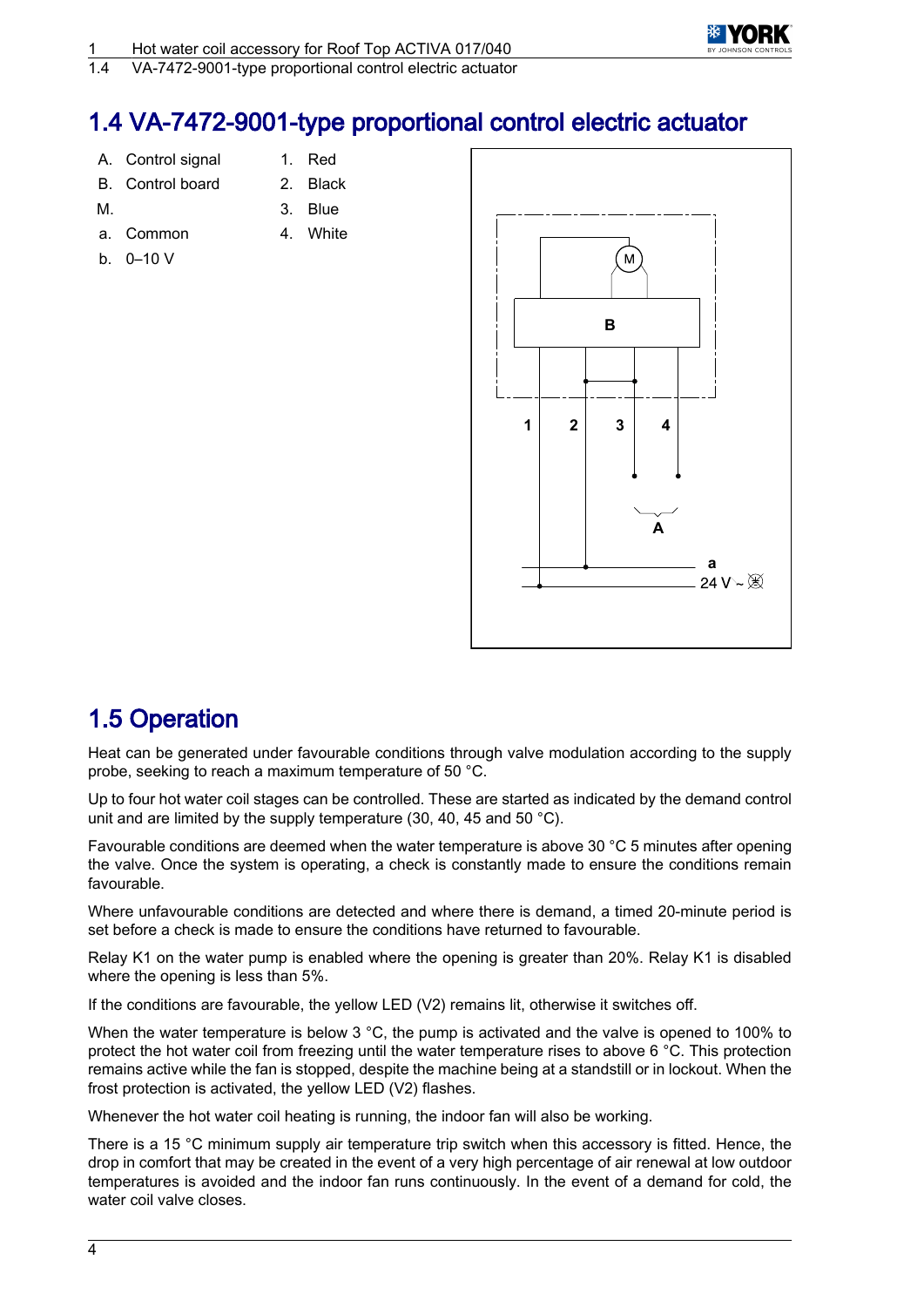<span id="page-6-0"></span>

The valve actuator is powered with 24 Vac (red and black wire). The control signal is within a range of 0 to 10 Vac (blue and white wires). At 0 Vac, the valve is closed (Bypass) and at 10 Vdc, the valve is fully open.

### 1.5.1 Actuator selection jumper

The actuator has six input selection jumpers that coincide with the required operating range.

1. Jumper 1. Selection of the anti-sticking function.

Every 24 hours, the actuator performs a full valve open and closed cycle. It then returns to the position indicated by the control. The function is factory-activated by default.

2. Jumper -2- and -3-. Input voltage selection.

Jumper on 2 and 3 (0 to 10 Vdc), jumper on 2 (5 to 10 Vdc) and no jumper on 2 and 3 (0 to 5 Vdc). Jumper factory-set in position 2 and 3 (0 to 10 Vdc) by default.



3. Jumper -4-. No function.

Factory-set with bridge by default.

4. Jumper -5-. Direct/reverse action jumper configuration so that the valve shaft moves in the required direction.

Factory-set by default without jumper, reverse action (RA).

5. Jumper -6-. No function.

Factory-set with bridge by default.

### 1.6 Physical data and heating capacities

#### Physical data

|                                                    |                |                | <b>Models</b>  |
|----------------------------------------------------|----------------|----------------|----------------|
|                                                    |                | 017 / 022      | 032 / 040      |
| Pipe depth                                         |                | 2              | 2              |
| Pipe height                                        |                | 20             | 26             |
| Pipe diameter                                      | Ø              | 3/8"           | 3/8"           |
| Front area                                         | m <sup>2</sup> | 0,36           | 0,63           |
| Inlet / Outlet Connec-<br>tions<br>Diameter (Weld) | Ø              | $1\frac{1}{8}$ | $1\frac{1}{8}$ |
| Total volume of water in<br>circuit                |                | 3              | 4,5            |

#### Air circuit pressure drops

|                    |      |      |      |                  |      |      |    | Air flow rate m <sup>3</sup> /h |      |      |      |        |                  |      |      |      |
|--------------------|------|------|------|------------------|------|------|----|---------------------------------|------|------|------|--------|------------------|------|------|------|
|                    |      |      |      | Models 017 / 022 |      |      |    |                                 |      |      |      |        | Models 032 / 040 |      |      |      |
|                    | 2800 | 3000 | 3400 | 3500             | 4000 | 4300 |    | 4700 5100                       | 4700 | 5000 | 5700 | 6200 ∣ | 6800             | 7400 | 8000 | 8600 |
| $\Delta P$<br>[Pa] | 20   | 23   | 27   | 29               | 35   | 40   | 46 | 52                              | 20   | 22   | 25   | 30     | 33               | 38   | 43   | 48   |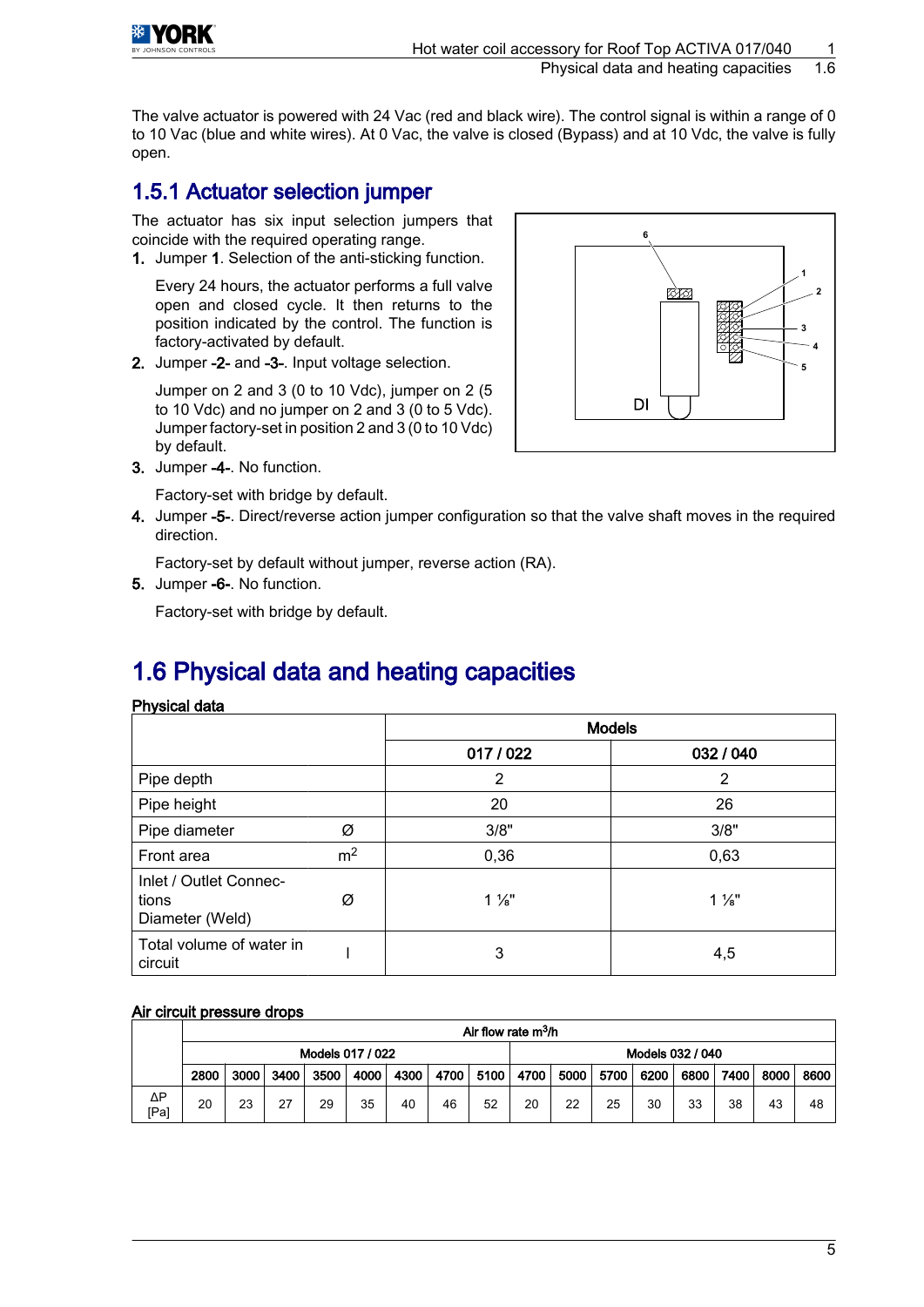

Physical data and heating capacities

#### Heating capacities AR – 017/022, water without glycol

|                      |         |      |              |      |      | <b>Water 90/80</b> |      |      |      |      |      |      |      | <b>Water 90/75</b> |      |      |      |
|----------------------|---------|------|--------------|------|------|--------------------|------|------|------|------|------|------|------|--------------------|------|------|------|
| Air flow rate        | $m^3/h$ | 2800 | 3000         | 3400 | 3500 | 4000               | 4300 | 4700 | 5100 | 2800 | 3000 | 3400 | 3500 | 4000               | 4300 | 4700 | 5100 |
| Heat capacity        | kW      | 29.  | 30.4         | 32.6 | 33.2 | 35.8               | 37.3 | 39   | 40.8 | 27.6 | 28.8 | 31   | 31.5 | 33.9               | 35.3 | 37   | 38.7 |
| Water flow rate      | L/h     | 2470 | 2570         | 2765 | 2820 | 3035               | 3170 | 3320 | 3460 | 1560 | 1630 | 1750 | 1770 | 1900               | 1985 | 2085 | 2170 |
| Pressure drops (1)   | kPa     | 5.3  | $\mathbf{b}$ | 6.4  | 6.4  | 7.5                | 8.5  | 8.5  | 9.6  | 2.1  | 2.1  | 3.2  | 3.2  | 3.2                | 3.2  | 4.2  | 4.2  |
| Air temperature rise | °K      | 30   | 29.5         | 28   | 27.5 | 26                 | 25   | 26   | 23   | 29   | 28   | 26.5 | 26   | 25                 | 24   | 23   | 22   |

|                      |                  |      |      |      |                  | <b>Water 90/70</b> |      |      |      |      |      |      |      | <b>Water 80/70</b> |      |      |      |
|----------------------|------------------|------|------|------|------------------|--------------------|------|------|------|------|------|------|------|--------------------|------|------|------|
| Air flow rate        | $m^3/h$          | 2800 | 3000 | 3400 | 3500             | 4000               | 4300 | 4700 | 5100 | 2800 | 3000 | 3400 | 3500 | 4000               | 4300 | 4700 | 5100 |
| Heat capacity        | kW               | 26.  | 27.2 | 29.2 | 29.7             | 32                 | 33.3 | 35   | 36.5 | 24.6 | 25.6 | 27.5 | 28   | 30.2               | 31.5 | 33   | 34.5 |
| Water flow rate      | L/h              | 1100 | 150  | 1240 | 1255             | 1360               | 1410 | 1480 | 1545 | 2085 | 2175 | 2335 | 2380 | 2555               | 2670 | 2805 | 2930 |
| Pressure drops (1)   | kPa              |      | ۱.1  | 2.1  | $\sim$ $\lambda$ | 2.7                | 2.1  | 2.1  | 2.1  | 4.2  | 4.1  | 5.3  | 5.3  | 5.3                | 6.4  | 6.4  | .4   |
| Air temperature rise | $\mathcal{C}$ K. | 27   | 26,5 | 25   | 24.5             | 23                 | 22.5 | 22   | 21   | 26   | 25   | 24   | 23   | 20                 | 21   | 20   | 19   |

|                      |                  |      |      |      |            | <b>Water 80/65</b> |      |      |      |      |      |      |      | <b>Water 80/60</b> |      |      |      |
|----------------------|------------------|------|------|------|------------|--------------------|------|------|------|------|------|------|------|--------------------|------|------|------|
| Air flow rate        | $m^3/h$          | 2800 | 3000 | 3400 | 3500       | 4000               | 4300 | 4700 | 5100 | 2800 | 3000 | 3400 | 3500 | 4000               | 4300 | 4700 | 5100 |
| Heat capacity        | kW               | 23.7 | 2401 | 25.8 | 26.3       | 28.3               | 29.5 | 30.1 | 32.2 | 21.3 | 22.2 | 23.9 | 24.3 | 26.3               | 27.4 | 28.7 | 30   |
| Water flow rate      | L/h              | 305  | 1360 | 1460 | 1485       | 1600               | 1670 | 1750 | 1830 | 910  | 945  | 1015 | 1035 | 1115               | 160  | 1220 | 1275 |
| Pressure drops (1)   | kPa              | 2.   | 2.1  | 2.   | $^{\circ}$ | 2.7                | 3.1  | 3.2  | 3.2  |      |      |      |      |                    |      |      |      |
| Air temperature rise | $\mathcal{C}$ K, | 24   | 23   | 22   | 22         | 21                 | 20   | 19   | 18   | 23   | 22   | 21   | 20   | 19                 | 19   | 18   | 17   |

|                      |                  |                |      |      |      | <b>Water 70/60</b> |      |      |      |      |      |      |      | <b>Water 70/55</b> |      |      |      |
|----------------------|------------------|----------------|------|------|------|--------------------|------|------|------|------|------|------|------|--------------------|------|------|------|
| Air flow rate        | $m^3/h$          | 2800           | 3000 | 3400 | 3500 | 4000               | 4300 | 4700 | 5100 | 2800 | 3000 | 3400 | 3500 | 4000               | 4300 | 4700 | 5100 |
| Heat capacity        | kW               | 20             | 21   | 22.5 | 22.9 | 24.6               | 25.6 | 26.9 | 28.1 | 18.4 | 19.2 | 20.6 | 21   | 22.6               | 23.6 | 24.7 | 25.8 |
| Water flow rate      | L/h              | 1705           | 1780 | 1900 | 1950 | 2085               | 2170 | 2275 | 2380 | 1045 | 1090 | 1170 | 1190 | 1285               | 1335 | 1400 | 1460 |
| Pressure drops (1)   | kPa              | 3.1            | 3.2  | 3.2  | 3.2  | 4.2                | 4.2  | 5.3  | 5.3  | 1.1  | ا: ا |      |      | 2.1                | 2.1  | 2.7  | 2.7  |
| Air temperature rise | $\mathcal{C}$ K, | 2 <sup>1</sup> | 20   | 21   | 21   | 18                 | 18   |      | 16   | 19   | 18   |      |      | 16                 | 16   | 15   | 14   |

|                      |                 |      |      |      |      | 70/50 |      |      |      |      |      |      |              | <b>Water 60/50</b> |      |      |      |
|----------------------|-----------------|------|------|------|------|-------|------|------|------|------|------|------|--------------|--------------------|------|------|------|
| Air flow rate        | $m^3/h$         | 2800 | 3000 | 3400 | 3500 | 4000  | 4300 | 4700 | 5100 | 2800 | 3000 | 3400 | 3500         | 4000               | 4300 | 4700 | 5100 |
| Heat capacity        | kW              | 16.6 | 17.3 | 18.6 | 18.9 | 20,4  | 21.2 | 22.2 | 23.2 | 15.5 | 16,2 | 17.4 | 17.7         | 19                 | 19.8 | 20.8 | 21.7 |
| Water flow rate      | L/h             | 705  | 735  | 790  | 805  | 865   | 905  | 945  | 990  | 1310 | 1370 | 1475 | 1505         | 1625               | 1690 | 1765 | 1845 |
| Pressure drops (1)   | kPa             |      |      |      |      |       |      |      |      | 2.1  | 2.1  | 2.1  | $\sim$<br>۷. | 3.1                | 3.1  | 3,2  | 3.2  |
| Air temperature rise | $\mathcal{R}_1$ | 17   | 17   | 16   | 16   | 15    | 15   | 14   | 13   | 16   | 16   | 15   | 15           | 14                 | 14   | 13   | 12   |

- Pressure drop of coil + valve.

(1) - Coil air inlet: 18 °C.

- Total volume of water in circuit: 3 l.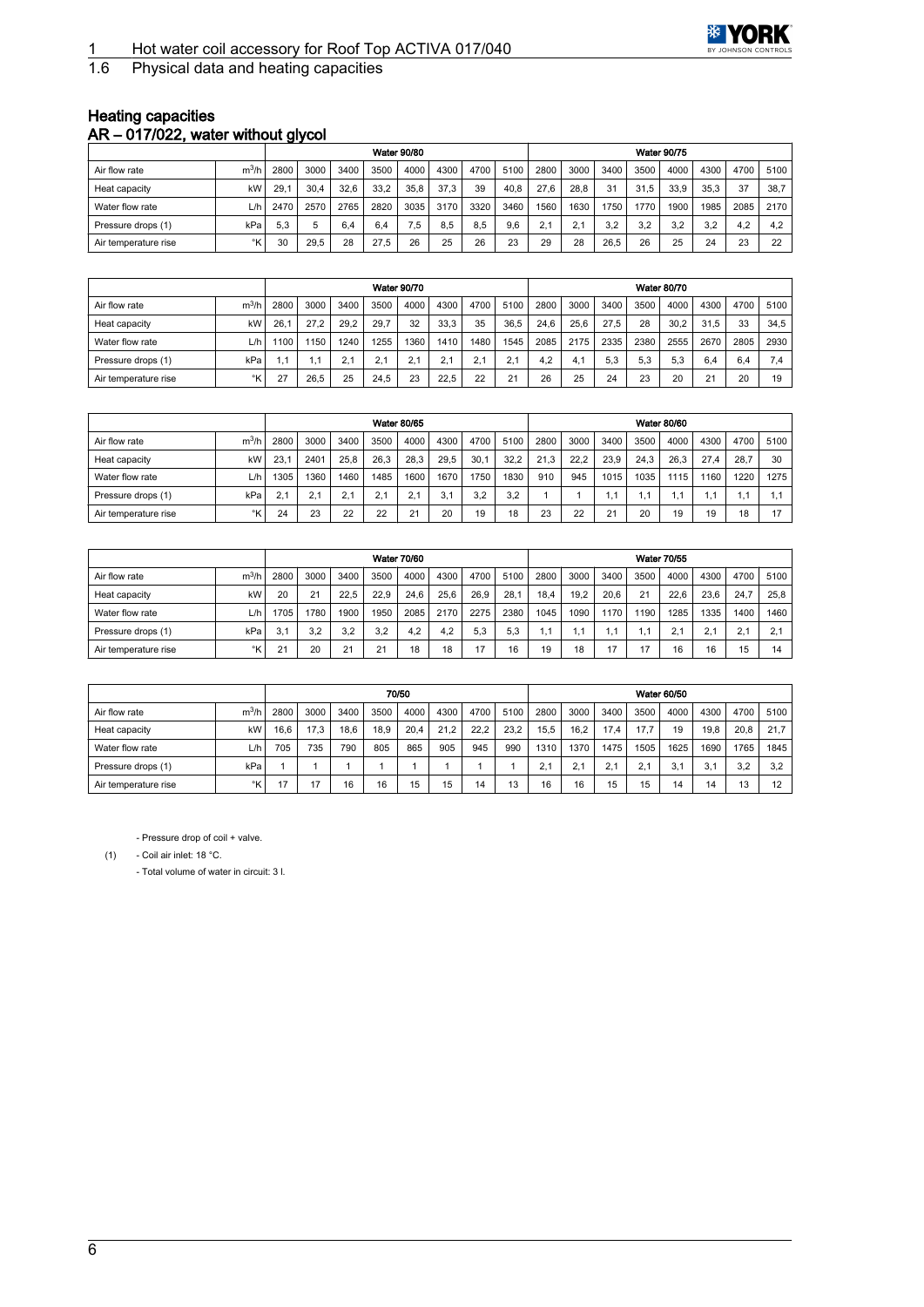

#### Physical data and heating capacities

### AR – 017/022, water and glycol mix 35%

|                      |         |      |      |      |      | <b>Water 90/80</b> |      |      |      |      |      |      |      | <b>Water 90/75</b> |      |      |      |
|----------------------|---------|------|------|------|------|--------------------|------|------|------|------|------|------|------|--------------------|------|------|------|
| Air flow rate        | $m^3/h$ | 2800 | 3000 | 3400 | 3500 | 4000               | 4300 | 4700 | 5100 | 2800 | 3000 | 3400 | 3500 | 4000               | 4300 | 4700 | 5100 |
| Heat capacity        | kW      | 28.6 | 29.9 | 32.1 | 32.6 | 35.2               | 36.6 | 38.4 | 40.2 | 26.8 | 28   | 30.1 | 30.6 | 33                 | 34.4 | 36.1 | 37.6 |
| Water flow rate      | ' h/    | 2700 | 2820 | 3035 | 3075 | 3330               | 3455 | 3630 | 3800 | 1690 | 1760 | 1890 | 1920 | 2080               | 2165 | 2275 | 2350 |
| Pressure drops (1)   | kPa     | .4   | 7.4  | 8.5  | 8.5  | 9.5                | 10.6 | 11.7 | 12.7 | 3.1  | 3.2  | 4.2  | 4.2  | 4.2                | 5.2  | 5.3  | 5.3  |
| Air temperature rise | °K      | 30   | 29   | 28   | 27   | 26                 | 25   | 24   | 23   | 28   | 27   | 26   | 25   | 24                 | 23   | 22   | 24   |

|                      |         |        |      |      |      | <b>Water 90/70</b> |      |      |      |      |      |      |      | <b>Water 80/70</b> |      |      |      |
|----------------------|---------|--------|------|------|------|--------------------|------|------|------|------|------|------|------|--------------------|------|------|------|
| Air flow rate        | $m^3/h$ | 2800   | 3000 | 3400 | 3500 | 4000               | 4300 | 4700 | 5100 | 2800 | 3000 | 3400 | 3500 | 4000               | 4300 | 4700 | 5100 |
| Heat capacity        | kW      | 24.8   | 25.8 | 27.7 | 28.2 | 30,4               | 31.7 | 33.2 | 34.8 | 24   | 25.1 | 27   | 27.4 | 29.5               | 30.8 | 32.3 | 33.7 |
| Water flow rate      | ا h′∟   | 1235   | 1220 | 1310 | 330  | 1435               | 1500 | 1570 | 1640 | 2270 | 2365 | 2570 | 2590 | 2800               | 2925 | 3060 | 3200 |
| Pressure drops (1)   | kPa     | $\sim$ | 2.1  | 2.   | 2.1  | 2.                 | 2.1  | 3.7  |      | 5.3  | 5,3  | 6.3  | 6.3  | 7.4                | 8.4  | 8.5  | 9.5  |
| Air temperature rise | °K      | 26     | 25   | 24   | 23   | 22                 | 22   | 21   | 20   | 25   | 24   | 23   | 23   | 22                 | 21   | 20   | 19   |

|                      |         |      |           |      |      | <b>Water 80/65</b> |      |      |      |      |      |      |      | <b>Water 80/60</b> |      |      |                  |
|----------------------|---------|------|-----------|------|------|--------------------|------|------|------|------|------|------|------|--------------------|------|------|------------------|
| Air flow rate        | $m^3/h$ | 2800 | 3000      | 3400 | 3500 | 4000               | 4300 | 4700 | 5100 | 2800 | 3000 | 3400 | 3500 | 4000               | 4300 | 4700 | 5100             |
| Heat capacity        | kW      | 22   | 22.9      | 24.6 | 25   | 27                 | 28.7 | 29.6 | 30.9 | 19.8 | 20.6 | 22.2 | 22.6 | 24.3               | 25.4 | 26.6 | 27.8             |
| Water flow rate      | L/h     | 1400 | 1450      | 1550 | 570  | 1705               | 775  | 1870 | 1950 | 940  | 980  | 1055 | 1070 | 1155               | 1210 | 1260 | 1315 l           |
| Pressure drops (1)   | kPa     | 2.1  | 24<br>۷.۱ |      |      | 3.1                | 3,2  | 4.2  | 4.2  |      |      | ٠.   |      | 2.1                | 2.1  | 2.7  | $^{\circ}$<br>z. |
| Air temperature rise | °K      | 23   | 22        | 21   | 21   | 20                 | 19   | 18   | 17   | 21   | 20   | 19   | 19   | 18                 | 17   | 16   | 16               |

|                      |         |      |      |      |      | <b>Water 70/60</b> |      |      |      |      |      |      |      | <b>Water 70/55</b> |      |      |      |
|----------------------|---------|------|------|------|------|--------------------|------|------|------|------|------|------|------|--------------------|------|------|------|
| Air flow rate        | $m^3/h$ | 2800 | 3000 | 3400 | 3500 | 4000               | 4300 | 4700 | 5100 | 2800 | 3000 | 3400 | 3500 | 4000               | 4300 | 4700 | 5100 |
| Heat capacity        | kW      | 19.3 | 20.7 | 21.6 | 22   | 23.8               | 24.8 | 26   | 27.2 | 17.1 | 17.8 | 19.1 | 19.5 | 21                 | 21.9 | 23   | 24.1 |
| Water flow rate      | L/h     | 1850 | 1925 | 2070 | 2105 | 2280               | 2345 | 2465 | 2585 | 1080 | 130  | 1215 | 1235 | 1340               | 1395 | 1465 | 1535 |
| Pressure drops (1)   | kPa     | 4.2  | 4.2  | 4.2  | 5.2  | 5.3                | 5.3  | 6.3  | 7.3  |      | 2.1  | 2.1  | 2.1  | 2.1                | 2.1  | 2.1  | 3.7  |
| Air temperature rise | °K      | 20   | 20   | 19   | 18   | 17                 | 17   | 16   | 15   | 18   | 17   | 16   | 16   | 15                 | 15   | 14   | 14   |

|                      |               |      |      |      |      | <b>Water 70/50</b> |      |      |      |      |      |      |      | <b>Water 60/50</b> |      |      |      |
|----------------------|---------------|------|------|------|------|--------------------|------|------|------|------|------|------|------|--------------------|------|------|------|
| Air flow rate        | $m^3/h$       | 2800 | 3000 | 3400 | 3500 | 4000               | 4300 | 4700 | 5100 | 2800 | 3000 | 3400 | 3500 | 4000               | 4300 | 4700 | 5100 |
| Heat capacity        | kW            | 11.6 | 13.3 | 16.1 | 16.4 | 17.8               | 18.6 | 19.5 | 20.5 | 14.5 | 15,1 | 16.2 | 16.5 | 17.8               | 18,6 | 19.5 | 20,4 |
| Water flow rate      | ∟/h '         | 555  | 635  | 770  | 785  | 850                | 890  | 930  | 980  | 1385 | 1450 | 1555 | 1585 | 1710               | 1785 | 1870 | 1965 |
| Pressure drops (1)   | kPa           |      |      |      |      |                    |      |      |      | 2.1  | 2.1  | 3.1  | 3.1  | 3.1                | 4,2  | 4.2  | 4.2  |
| Air temperature rise | $\mathcal{R}$ | 15   | 15   | 14   | 14   | 12<br>د ا          | 13   | 12   | 12   | 15   | 15   | 14   | 14   | 13                 | 13   | 12   | 12   |

- Pressure drop of coil + valve.

(1) - Coil air inlet: 18 °C.

- Total volume of water in circuit: 3 l.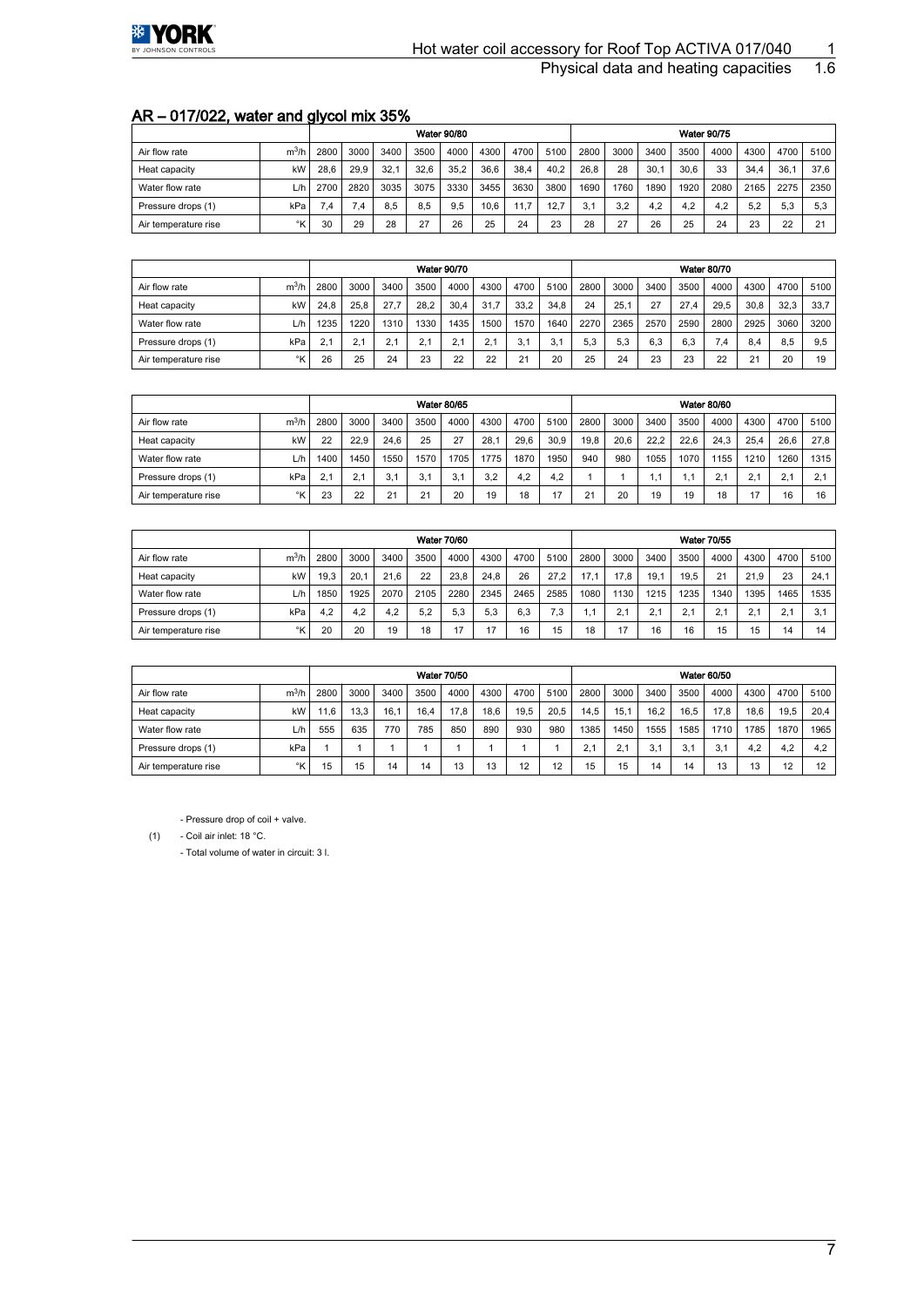## *<b>\** YORK

# 1 Hot water coil accessory for Roof Top ACTIVA 017/040<br>1.6 Physical data and heating capacities

### Physical data and heating capacities

|  | AR - 032/040, water without glycol |  |  |  |
|--|------------------------------------|--|--|--|
|  |                                    |  |  |  |

|                      |         |                |      |      |      | <b>Water 90/80</b> |      |      |      |      |      |      |      | <b>Water 90/75</b> |      |      |      |
|----------------------|---------|----------------|------|------|------|--------------------|------|------|------|------|------|------|------|--------------------|------|------|------|
| Air flow rate        | $m^3/h$ | 4700           | 5000 | 5700 | 6200 | 6800               | 7400 | 8000 | 8600 | 4700 | 5000 | 5700 | 6200 | 6800               | 7400 | 8000 | 8600 |
| Heat capacity        | kW      | 50.2           | 52.1 | 56.4 | 59.2 | 62.3               | 65.4 | 68.2 | 71   | 47.8 | 49.5 | 53.6 | 56.2 | 59.2               | 62.7 | 64.7 | 67.4 |
| Water flow rate      | ∟/h     | 4250           | 4420 | 4775 | 5025 | 5280               | 5545 | 5780 | 6020 | 2710 | 2790 | 3020 | 3165 | 3330               | 3500 | 3645 | 3790 |
| Pressure drops (1)   | kPa     |                | 12   | 14   | 15.2 | 16.4               | 18.5 | 19.6 | 20.8 | 5.4  | 5,4  | 6.5  | 6.5  | 7.5                | 7.6  | 8.7  | 9.7  |
| Air temperature rise | °K      | 3 <sup>1</sup> | 30   | 29   | 28   | 27                 | 26   | 25   | 24   | 30   | 29   | 28   | 27   | 26                 | 25   | 24   | 23   |

|                      |         |      |      |      |      | <b>Water 90/70</b> |      |      |      |      |      |      |      | <b>Water 80/70</b> |            |      |      |
|----------------------|---------|------|------|------|------|--------------------|------|------|------|------|------|------|------|--------------------|------------|------|------|
| Air flow rate        | $m^3/h$ | 4700 | 5000 | 5700 | 6200 | 6800               | 7400 | 8000 | 8600 | 4700 | 5000 | 5700 | 6200 | 6800               | 7400       | 8000 | 8600 |
| Heat capacity        | kW      | 45.4 | 47.1 | 50.8 | 53.3 | 56.1               | 58.8 | 59.2 | 61.6 | 41.6 | 43.2 | 46.7 | 49   | 51.6               | 54.1       | 56.4 | 58.7 |
| Water flow rate      | L/h     | 1920 | 1990 | 2150 | 2260 | 2375               | 2490 | 2505 | 2610 | 3520 | 3645 | 3955 | 4140 | 4365               | 4590       | 4770 | 4975 |
| Pressure drops (1)   | kPa     | 3.2  | 3.2  | 3.2  | 4.3  | 4.3                | 4.3  | 5.3  | 6.3  | 10.6 | 10.7 | 13   | 14   | 15                 | 16         | 17   | 18,2 |
| Air temperature rise | °K      | 28   | 27   | 26   | 25   | 24                 | 23   | 22   | 21   | 26   | 25   | 24   | 23   | 22                 | <b>O</b> 4 | 21   | 20   |

|                      |         |      |      |      |      | <b>Water 80/65</b> |               |      |      |      |      |      |      | <b>Water 80/60</b> |      |      |      |
|----------------------|---------|------|------|------|------|--------------------|---------------|------|------|------|------|------|------|--------------------|------|------|------|
| Air flow rate        | $m^3/h$ | 4700 | 5000 | 5700 | 6200 | 6800               | 7400          | 8000 | 8600 | 4700 | 5000 | 5700 | 6200 | 6800               | 7400 | 8000 | 8600 |
| Heat capacity        | kW      | 38.9 | 40.3 | 43.6 | 45.7 | 48.1               | 50.4          | 52.5 | 54.6 | 36.1 | 37.4 | 40.4 | 42.3 | 44.5               | 46.6 | 45.5 | 50.5 |
| Water flow rate      | L/h     | 2200 | 2275 | 2460 | 2580 | 2715               | 2850          | 2970 | 3085 | 1530 | 1585 | 1715 | 1800 | 1890               | 1980 | 2050 | 2145 |
| Pressure drops (1)   | kPa     | 4.2  | 4.3  | 5.3  | 6.3  | 6.4                | $\mathcal{A}$ | 7.4  | 8.5  | 2.1  | 2.1  | 3.1  | 3.2  | 3.2                | 4.2  | 4.2  | 4.2  |
| Air temperature rise | °K      | 24   | 24   | 23   | 23   | 22                 | 22            | 21   | 20   | 23   | 22   | 21   | 20   | 19                 | 19   | 18   | 17   |

|                      |         |      |        |      |      | <b>Water 70/60</b> |      |      |      |      |      |      |      | <b>Water 70/55</b> |      |      |      |
|----------------------|---------|------|--------|------|------|--------------------|------|------|------|------|------|------|------|--------------------|------|------|------|
| Air flow rate        | $m^3/h$ | 4700 | 5000   | 5700 | 6200 | 6800               | 7400 | 8000 | 8600 | 4700 | 5000 | 5700 | 6200 | 6800               | 7400 | 8000 | 8600 |
| Heat capacity        | kW      | 33.8 | 35.1   | 38   | 39.8 | 41.9               | 43.9 | 45.8 | 47.7 | 31.1 | 32.2 | 34.8 | 36.5 | 38.3               | 40.2 | 42   | 43.6 |
| Water flow rate      | L/h     | 2850 | 2970   | 3215 | 3360 | 3545               | 3710 | 3880 | 4040 | 1765 | 1830 | 1965 | 2070 | 2170               | 2270 | 2380 | 2460 |
| Pressure drops (1)   | kPa     | 7.5  | $.5\,$ | 8.5  | 10   | 11                 | 12   | 12.7 | 13   | 3.2  | 3.2  | 4.2  | 4.2  | 4.2                | 5.3  | 5.3  | 5.3  |
| Air temperature rise | °K      | 21   | 21     | 20   | 19   | 18                 | 18   | 17   | 16   | 20   | 19   | 18   |      | 16                 | 16   | 15   | 15   |

|                      |         |      |      |      | 70/50 |      |      |      |      |      |      |      |      | <b>Water 60/50</b>    |      |      |      |
|----------------------|---------|------|------|------|-------|------|------|------|------|------|------|------|------|-----------------------|------|------|------|
| Air flow rate        | $m^3/h$ | 4700 | 5000 | 5700 | 6200  | 6800 | 7400 | 8000 | 8600 | 4700 | 5000 | 5700 | 6200 | 6800                  | 7400 | 8000 | 8600 |
| Heat capacity        | kW      | 27.8 | 28.8 | 31.1 | 32.7  | 34.4 | 36.1 | 37.7 | 39.2 | 26.1 | 27.1 | 29.3 | 30.7 | 32.3                  | 33,9 | 35.3 | 36.7 |
| Water flow rate      | L/h     | 180  | 1225 | 1330 | 1390  | 1460 | 1540 | 1600 | 1670 | 2220 | 2300 | 2490 | 2615 | 2740                  | 2880 | 3010 | 3120 |
| Pressure drops (1)   | kPa     |      | 2.1  | 2.7  | 2.1   | 2.1  | 2.1  | 3.1  | 3.1  | 5.2  | 5.3  | 6.5  | 6.5  | $\overline{ }$<br>7.5 | 7.5  | 8.4  | 8.5  |
| Air temperature rise | °K      | 17   | 17   | 16   | 15    | 15   | 14   | 14   | 13   | 16   | 16   | 15   | 15   | 14                    | 13   | 13   | 12   |

- Pressure drop of coil + valve.

(1) - Coil air inlet: 18 °C.

- Total volume of water in circuit: 4,5 l.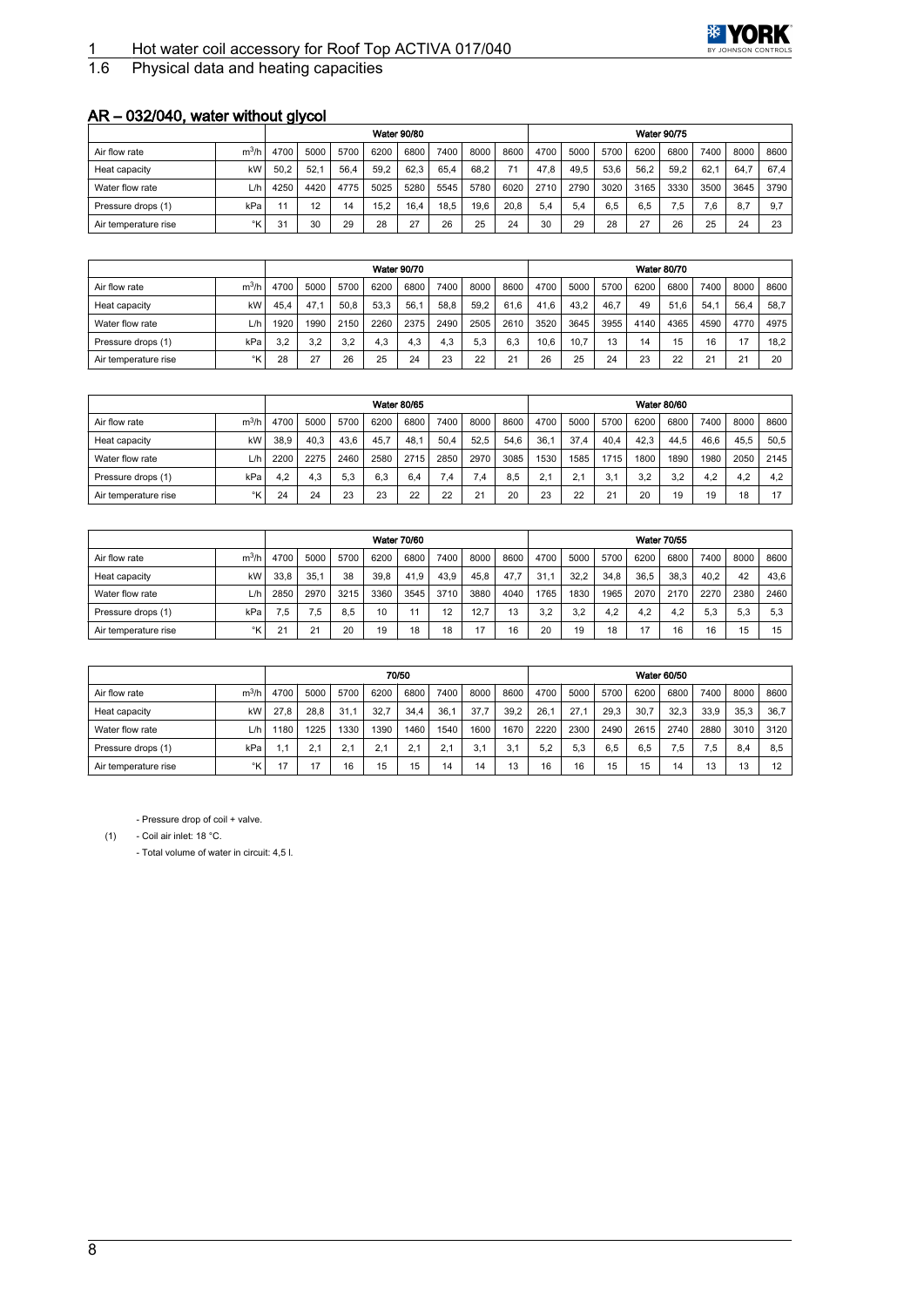

#### Physical data and heating capacities

### AR – 032/040, water and glycol mix 35%

|                      |                 |      |      |      |      | <b>Water 90/80</b> |      |      |      |      |      |      |      | <b>Water 90/75</b> |      |      |      |
|----------------------|-----------------|------|------|------|------|--------------------|------|------|------|------|------|------|------|--------------------|------|------|------|
| Air flow rate        | $m^3/h$         | 4700 | 5000 | 5700 | 6200 | 6800               | 7400 | 8000 | 8600 | 4700 | 5000 | 5700 | 6200 | 6800               | 7400 | 8000 | 8600 |
| Heat capacity        | kW              | 48.4 | 50.2 | 54.3 | 57   | 60                 | 62.9 | 65.6 | 68.2 | 45.3 | 46.9 | 50.7 | 53.2 | 56                 | 58.6 | 61.1 | 63.4 |
| Water flow rate      | L/h             | 4575 | 4690 | 5115 | 5370 | 5660               | 5940 | 6190 | 6440 | 2850 | 2950 | 3190 | 3345 | 3520               | 3695 | 3845 | 3965 |
| Pressure drops (1)   | kPa             | 18   | 18.2 | 21.3 | 23.4 | 25.6               | 27.7 | 30   | 32   | . 4  | 8.4  | 9.5  | 10.6 | 11.6               | 12.7 | 12.7 | 13.8 |
| Air temperature rise | $\mathcal{C}$ K | 30   | 29   | 28   | 27   | 26                 | 25   | 24   | 23   | 28   | 27   | 26   | 25   | 24                 | 23   | 22   | 22   |

|                      |         |      |      |      |      | <b>Water 90/70</b> |      |             |      |      |      |      |      | <b>Water 80/70</b> |      |      |      |
|----------------------|---------|------|------|------|------|--------------------|------|-------------|------|------|------|------|------|--------------------|------|------|------|
| Air flow rate        | $m^3/h$ | 4700 | 5000 | 5700 | 6200 | 6800               | 7400 | 8000        | 8600 | 4700 | 5000 | 5700 | 6200 | 6800               | 7400 | 8000 | 8600 |
| Heat capacity        | kW      | 41.5 | 43.1 | 46.7 | 49.  | 51.                | 54,2 | 56.6        | 58,8 | 40.5 | 42.1 | 45.4 | 47.7 | 50.2               | 52.6 | 54.8 | 57.1 |
| Water flow rate      | ا h′∟   | 1955 | 2030 | 2200 | 2315 | 2440               | 2565 | 2675        | 2760 | 3830 | 4010 | 4270 | 4495 | 4740               | 4980 | 5180 | 5410 |
| Pressure drops (1)   | kPa     | 4.2  | 4.2  | 5.2  | 5.3  | 6.3                | 6,3  | 7.4         | ۰.4  | 13.7 | 14.8 | 16   | 18   | 19                 | 21.2 | 22.3 | 24.4 |
| Air temperature rise | °K      | 26   | 25   | 24   | 23   | 22                 | 21   | $2^{\cdot}$ | 20   | 25   | 24   | 23   | 22   | 21                 | 21   | 20   | 19   |

|                      |         |      |      |        |      | <b>Water 80/65</b> |      |      |      |      |      |      |      | <b>Water 80/60</b> |      |      |      |
|----------------------|---------|------|------|--------|------|--------------------|------|------|------|------|------|------|------|--------------------|------|------|------|
| Air flow rate        | $m^3/h$ | 4700 | 5000 | 5700   | 6200 | 6800               | 7400 | 8000 | 8600 | 4700 | 5000 | 5700 | 6200 | 6800               | 7400 | 8000 | 8600 |
| Heat capacity        | kW      | 37   | 38.4 | 41.7   | 43.7 | 46                 | 48.2 | 50.3 | 52.3 | 33   | 34.2 | 37.1 | 38.8 | 40.1               | 42.9 | 44.6 | 46.4 |
| Water flow rate      | L/h     | 2345 | 2440 | 2635   | 2770 | 2905               | 3040 | 3175 | 3305 | 1560 | 1625 | 1760 | 1845 | 1940               | 2040 | 2110 | 2200 |
| Pressure drops (1)   | kPa     | 5.3  | 6,3  | .3     | 7.4  | 8.4                | 8.5  | 9.5  | 10.5 | 3.1  | 3.1  | 3.2  | 4.2  | 4.2                | 4,2  | 5.2  | 5.2  |
| Air temperature rise | °K      | 23   | 22   | $\sim$ | 21   | 20                 | 19   | 18   | 18   | 21   | 20   | 19   | 18   | 18                 | 17   | 16   | 16   |

|                      | <b>Water 70/60</b> |              |      |      |      |      |      |      | <b>Water 70/55</b> |      |      |      |      |      |      |      |      |
|----------------------|--------------------|--------------|------|------|------|------|------|------|--------------------|------|------|------|------|------|------|------|------|
| Air flow rate        | $m^3/h$            | 4700         | 5000 | 5700 | 6200 | 6800 | 7400 | 8000 | 8600               | 4700 | 5000 | 5700 | 6200 | 6800 | 7400 | 8000 | 8600 |
| Heat capacity        | kW                 | 32.1         | 33.9 | 36.7 | 38.5 | 41.2 | 42.3 | 44.1 | 46                 | 28.6 | 29.6 | 32   | 33.6 | 35.3 | 37.1 | 38.7 | 40.2 |
| Water flow rate      | L/h                | 3125         | 3240 | 3520 | 3690 | 3900 | 4000 | 1585 | 4370               | 1820 | 1890 | 2030 | 2135 | 2240 | 2370 | 2470 | 2570 |
| Pressure drops (1)   | kPa                | 9.5          | 10.5 | 1.6  | 12.7 | 13.8 | 14.8 | 15.7 | 16.9               | 4.2  | 4.2  | 4.2  | 5.2  | 5.2  | 6.3  | 6.3  | 7.3  |
| Air temperature rise | °K                 | $\mathbf{a}$ | 20   | 19   | 18   | 17   | 17   | 16   | 15                 | 18   | 17   | 16   | 16   | 15   | 15   | 14   | 14   |

|                      | 70/50   |      |      |      |      |      |      |      | <b>Water 60/50</b> |      |      |      |      |      |      |      |      |
|----------------------|---------|------|------|------|------|------|------|------|--------------------|------|------|------|------|------|------|------|------|
| Air flow rate        | $m^3/h$ | 4700 | 5000 | 5700 | 6200 | 6800 | 7400 | 8000 | 8600               | 4700 | 5000 | 5700 | 6200 | 6800 | 7400 | 8000 | 8600 |
| Heat capacity        | kW      | 23,9 | 24.8 | 27   | 28,3 | 29,8 | 31,3 | 32.7 | 34.1               | 24,4 | 25.2 | 247  | 28.6 | 30,1 | 31.6 | 33   | 34.3 |
| Water flow rate      | L/h     | 1140 | 1190 | 1290 | 360  | 1425 | 1490 | 1560 | 1630               | 2350 | 2430 | 2625 | 2730 | 2880 | 3035 | 3170 | 3290 |
| Pressure drops (1)   | kPa     | 2.1  | 2.1  | 2.1  | 2.1  | 2.1  | 3.1  | 3.1  |                    | 6.3  | 6.3  | 7.3  | 8.4  | 8.4  | 9,5  | 10.5 | 10,5 |
| Air temperature rise | °K      | 15   | 14   | 14   | 13   | 13   | 12   | 12   |                    | 15   | 15   | 14   | 14   | 13   | 13   | 12   | 12   |

- Pressure drop of coil + valve.

(1) - Coil air inlet: 18 °C.

- Total volume of water in circuit: 4,5 l.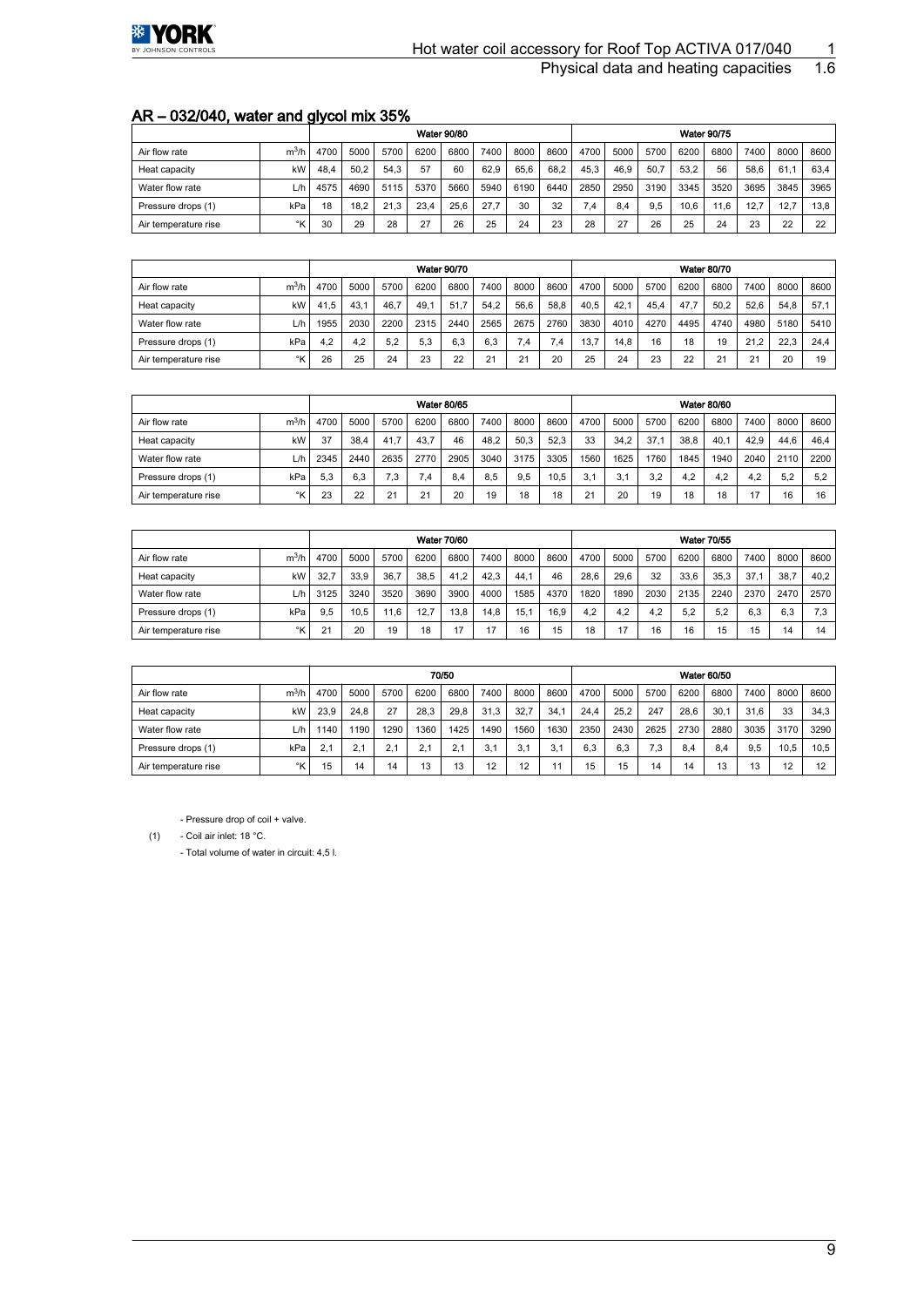

# <span id="page-11-0"></span>1.7 Wiring diagram